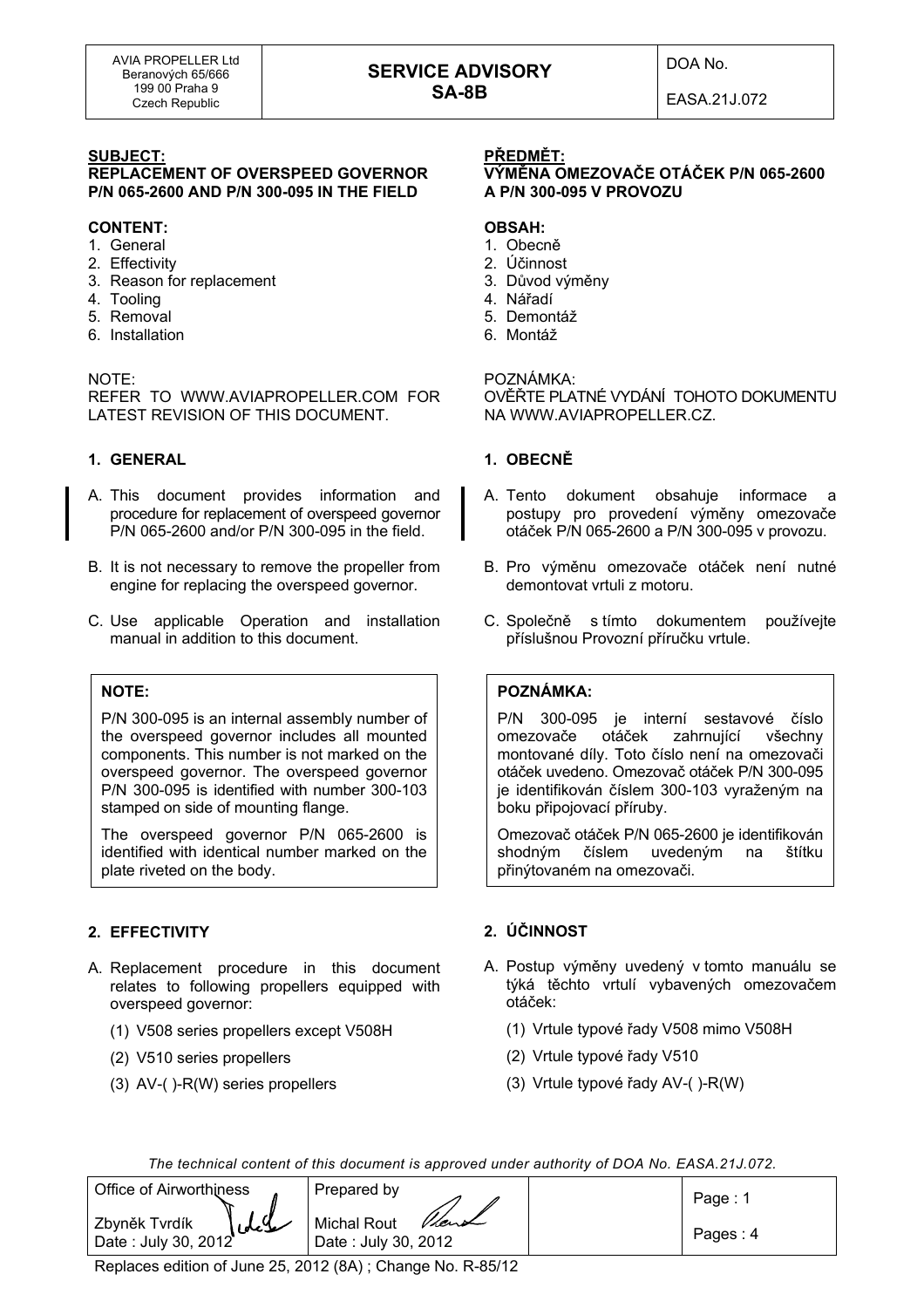EASA.21J.072

# **3. REASON FOR REPLACEMENT**

- A. Replacement is necessary if :
	- (1) incorrect function was detected during periodic maintenance of the propeller.
	- (2) TBO limit of overspeed governor has been reached.

# **4. TOOLING**

- (a) *only for V508 and V510 Series propellers* Socket wrench, open-end wrench, or other suitable wrench for mounting screws (10mm/0,4in hexagon head).
- (b) Torque wrench witch adaptor for mounting screws (for 4-5Nm / 3-3,7 lb-ft torque).
- (c) Screwdriver, pliers and other common tool

# **5. REMOVAL**

- A. Remove the spinner dome per procedure in applicable Operation and installation manual.
- B. *V508 and V510 Series propellers*
	- (1) Use a screwdriver or other suitable tool to bend the raised teeth of lock washers out of heads of mounting screws.
	- (2) Remove mounting screws and lock washers.
	- (3) Remove overspeed governor from the propeller.

#### *AV-( )-R(W) Series propellers*

- (1) Remove safety wire from mounting screws.
- (2) Use a screwdriver to remove mounting screws and washers.
- (3) Remove overspeed governor from the propeller.

#### CAUTION:

 Be careful not to lose the o-ring installed in the groove in attaching flange (see figure 1).

# **3. DŮVOD VÝMĚNY**

- A. Výměna je nezbytná pokud :
	- (1) byla zjištěna nesprávná funkce během periodické prohlídky vrtule.
	- (2) byl vyčerpán limit TBO omezovače otáček.

# **4. NÁŘADÍ**

- (a) pouze pro vrtule řady V508 a V510 Nástrčkový nebo stranový klíč, nebo jiný vhodný klíč na montážní šrouby (šestihranná hlava 10mm/0,4in).
- (b) Momentový klíč s nástavcem na montážní šrouby (pro moment 4-5Nm / 3-3,7 lb-ft).
- (c) Kleště, šroubovák a jiné běžné nářadí.

# **5. DEMONTÁŽ**

- A. Sejměte přední kryt podle postupu v příslušné Provozní příručce.
- B. *Vrtule řady V508 a V510*
	- (1) Šroubovákem nebo jiným vhodným nástrojem vyhněte zuby pojistných podložek mimo hlavy montážních šroubů.
	- (2) Demontujte montážní šrouby a pojistné podložky.
	- (3) Sejměte omezovač otáček z vrtule.

#### *Vrtule řady AV-( )-R(W)*

- (1) Odstraňte pojišť. drát z montážních šroubů.
- (2) Šroubovákem demontujte montážní šrouby a podložky.
- (3) Sejměte omezovač otáček z vrtule.

#### UPOZORNĚNÍ:

 Dbejte, aby nedošlo ke ztrátě o-kroužku z drážky v připojovací přírubě (viz. obrázek 1).

*The technical content of this document is approved under authority of DOA No. EASA.21J.072.* 

| Office of Airworthiness                       | Prepared by                                | Page: $2$ |
|-----------------------------------------------|--------------------------------------------|-----------|
| سلايل<br>Zbyněk Tvrdík<br>Date: July 30, 2012 | Vent<br>Michal Rout<br>Date: July 30, 2012 | Pages: 4  |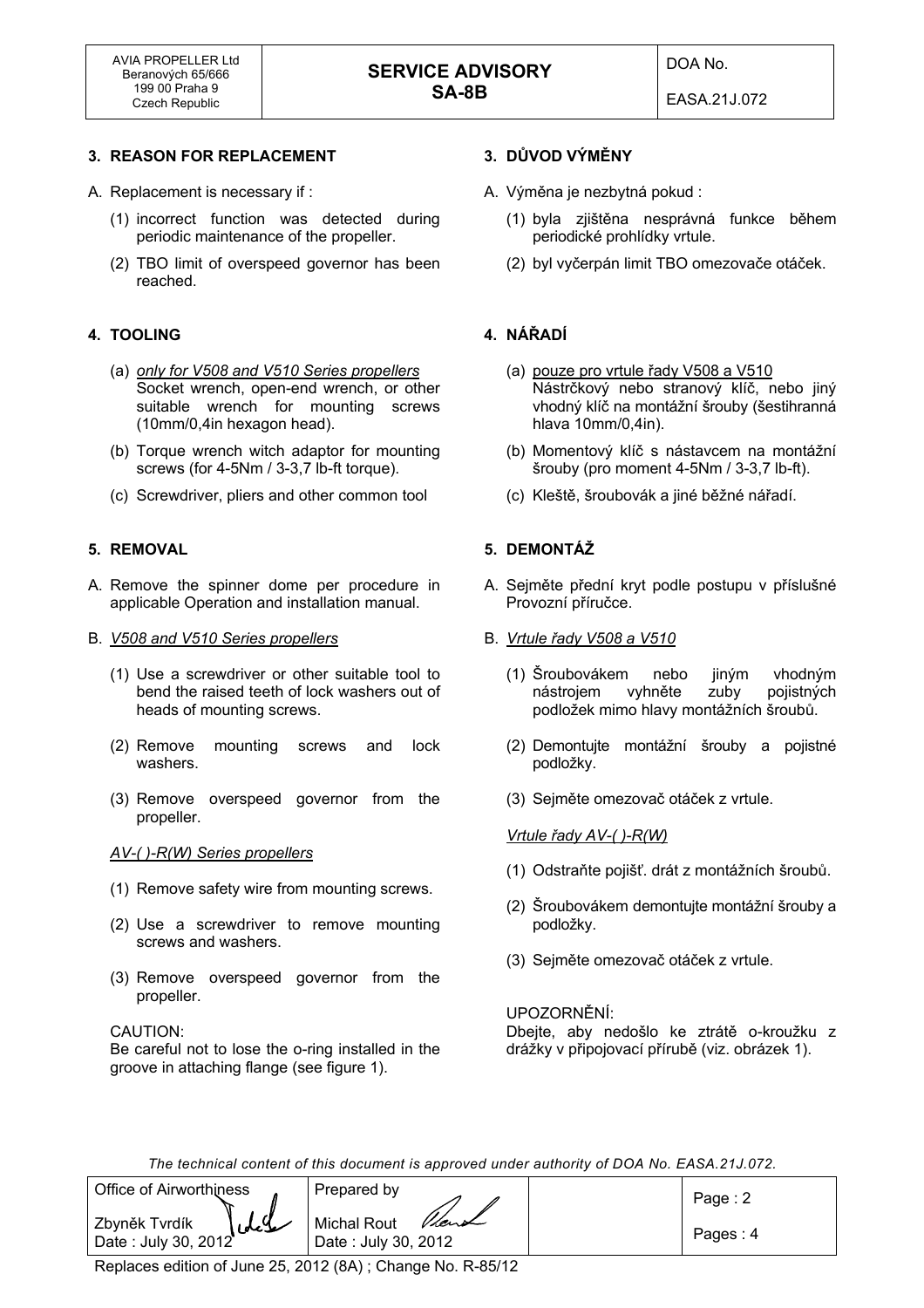EASA.21J.072

# **6. INSTALLATION**

- A. Remove protective plug from overspeed governor.
- B. Be sure that contact surfaces are free of any dirts. Use a clean cloth to clean, as necessary.
- C. Verify that o-ring is installed in the groove of overspeed governor (see figure 2). Install overspeed governor on the propeller. There is only one position of overspeed governor to match all four holes in attaching flange.
- D. Tighten the overspeed governor with screws and washers.
- E. Torque the attaching screws with 4-5 Nm (3-3,7 lb-ft) torque.
- F. Safety the screws as follows:
	- (1) *V508 and V510 Series propellers* Bend the teeth of the washer toward the screw head as displayed in figure 3.
	- (2) *AV-( )-R(W) Series propellers* Safety the screws with aircraft quality stainless steel safety wire (two screws per safety) as displayed in figure 4.
- G. Perform function test of overspeed governor according to procedure in applicable Operation and installation manual.
- H. Install the spinnerdome per applicable Operation and installation manual.
- I. Make an entry in the propeller logbook verifying the replacement of overspeed governor and function test.

# **6. MONTÁŽ**

- A. Odstraňte ochrannou zátku z omezovače otáček.
- B. Ujistěte se, že kontaktní plochy jsou čisté. Očistěte povrchy čistou utěrkou, je-li potřeba.
- C. Ověřte, že v drážce omezovače otáček je vložen o-kroužek (viz. obrázek 2) a instalujte omezovač otáček na vrtuli. Omezovač je možné instalovat pouze v jedné poloze, ve které lícují všechny čtyři otvory v připojovací přírubě.
- D. Připevněte omezovač na čelo válce šrouby s podložkami.
- E. Utáhněte montážní šrouby na moment 4-5 Nm (3-3,7 lb-ft).
- F. Pojistěte šrouby následovně:
	- (1) *Vrtule řady V508 a V510* Ohněte jazyky podložky ke hlavě šroubu (viz. obrázek 3).
	- (2) *Vrtule řady AV-( )-R(W)* Pojistěte šrouby nerezovým vázacím drátem letecké kvality (vždy dva šrouby vůči sobě) - viz. obrázek 4.
- G. Proveďte funkční zkoušku omezovače otáček podle postupu v příslušné Provozní příručce.
- H. Instalujte přední kryt podle příslušné Provozní příručky.
- I. Proveďte zápis o výměně omezovače otáček a provedení funkční zkoušky do záznamníku vrtule.

*The technical content of this document is approved under authority of DOA No. EASA.21J.072.* 

| Office of Airworthiness                     | Prepared by                                 | Page: $3$ |
|---------------------------------------------|---------------------------------------------|-----------|
| ldl<br>Zbyněk Tvrdík<br>Date: July 30, 2012 | Vient<br>Michal Rout<br>Date: July 30, 2012 | Pages: 4  |